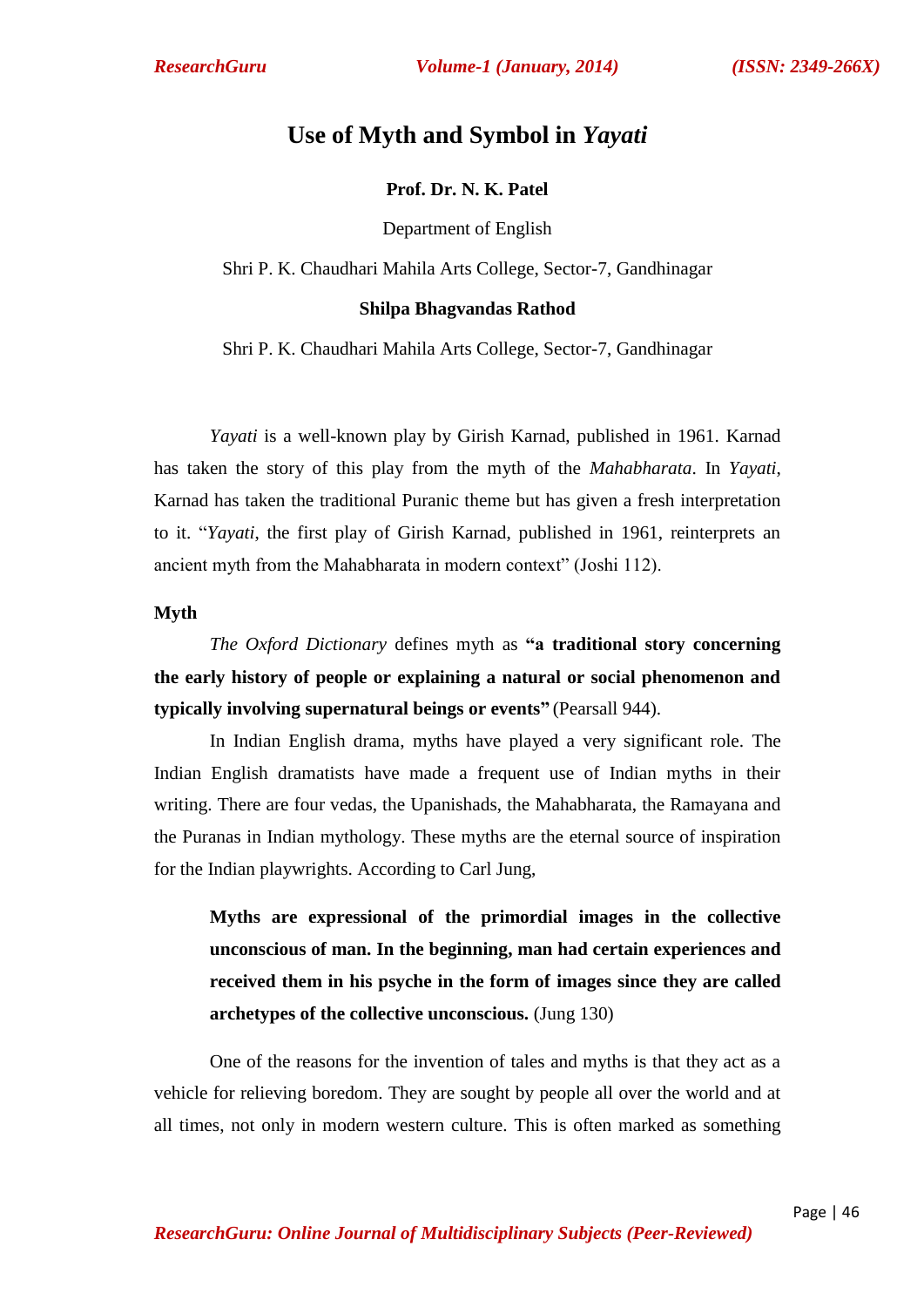that seems more worthy. Myth is imaginative and it is defined as that which has no real existence in French language. Northrop Frye asserts, **"Myth is primarily a certain type of story… The things that happen in myth are the things that happen only in stories: they are in a self contained literary world"** (Frye 163- 64).

Generally, a myth is a tale or a narrative with a symbolic meaning. Human, non-human and super-human characters appear in myths. Karnad was aware of the problems and challenges that Indian playwrights had to face after independence. Karnad says in his ‗Introduction' to *Three Plays*-

**They had to face, a situation in which tensions implicit until then had come out in the open and demanded to be resolved without apologia or self-justification; tensions between the cultural past of the country and its colonial past, between the attractions of Western modes of thought and our own traditions and finally between the various visions of the future that opened up once the common cause of political freedom was achieved. This is the historical context that gave rise to my plays.** (Karnad *Three* Intro.)

Karnad as a playwright is preoccupied with the retelling of Indian myths legends, folklores and history. Of his eleven plays, seven are based on myths and legends and three on history, and only one on contemporary experience. Regarding the story of his plays it is well known that Karnad is happy when he works with a famous myth or legend. The reason why Karnad chooses myths and legends is not very difficult to fathom. As Jung points out-

**Myths and legends embody themselves in the form of motifs and symbols, certain recurring patterns of collective human behavior and certain archetypal human experiences. Myths express certain archetypal social relationships. These relationships could be of father and son, husband and wife, or of brothers. Secondly myths have the power to affect us even without our being aware of it.** (Mukherjee 57)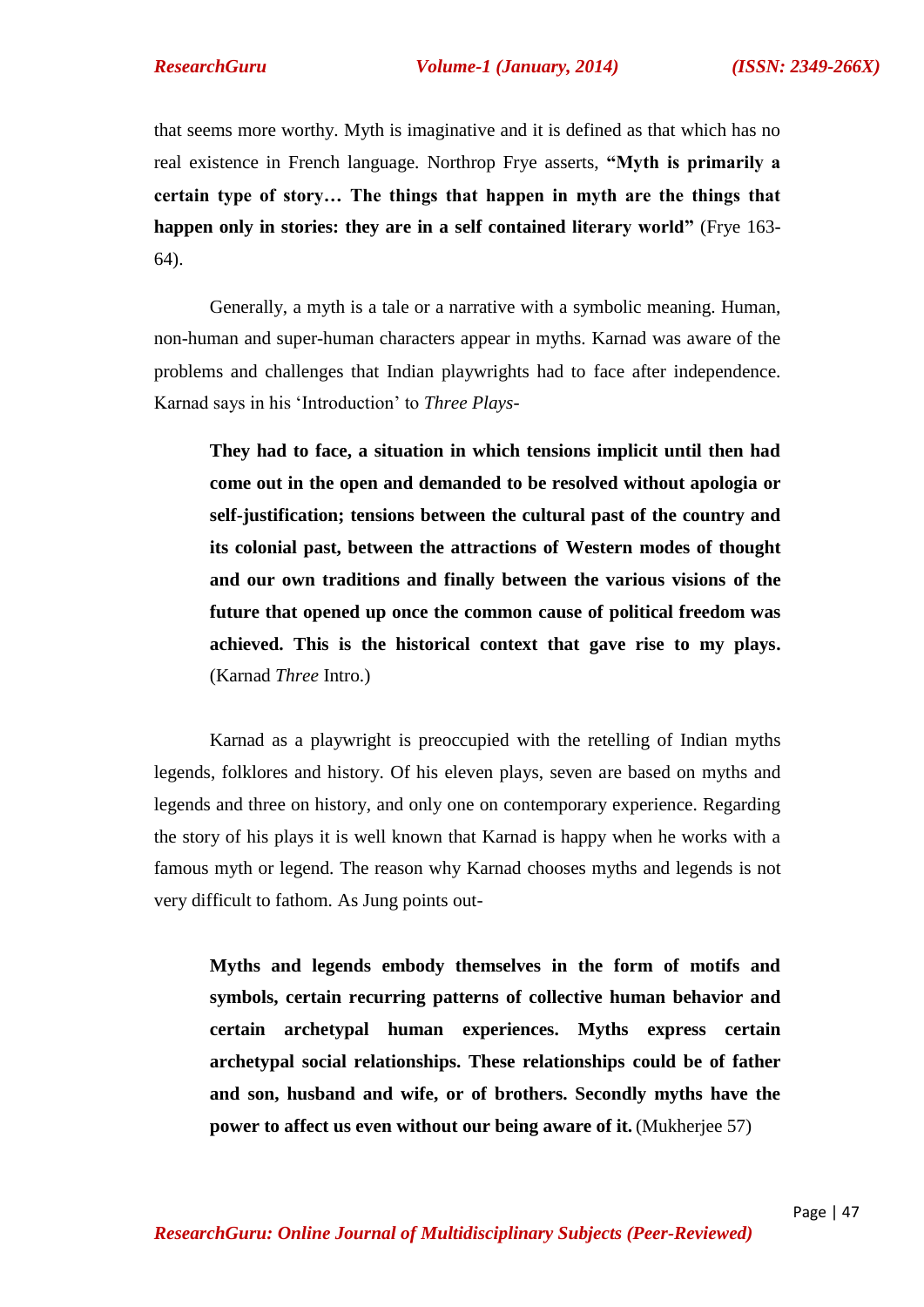In *Yayati* Karnad has taken the story of Yayati from ‗*Adiparva*' of *Mahabharata* and reshaped it by giving it a modern touch. Karnad has given the traditional tale a new meaning and significance highly relevant in the context of life today. The symbolic theme of Yayati's attachment to life and its pleasures and also his final renunciation are retained. As the play opens, the Sutradhara informs the audience that it is a mythical play-a page from the history of the unknown past. Karnad use this myth in theatre within the three unites of time, space and action. In this way universal and most modern qualities of the myth have been exposed to the audience. Karnad, in his *Collected Plays*, writes-

**The story of King Yayati that I used occurs in the Mahabharata. The king, for a moral transgression he has committed, is cursed to old age in the prime of life. Distraught at losing his mouth, he approaches his son, pleading with him to lend him his youth in exchange for old age. The son agrees to the exchange and accepts the curse, and thus becomes old, older than his father. But the old age brings no knowledge, no self realization, only the senselessness of a punishment meted out for an act in which he had not even participated. The father is left to face the consequences of shirking responsibility for his own actions**. (Karnad *Collected* 303)

Karnad's originality lies in working of the motivations behind Yayati's choice. In Karnad's *Yayati*, Yayati recognizes the horror of his own life and assumes his moral responsibility only after symbolic encounter of Chitralekha. Chitralekha is Karnad's own creation. In the Mahabharata, Yayati recognizes the desire itself and realizes that fulfillment does not demolish even after a thousand years.

As the play opens, the Sutradhara informs the audience that it is a mythical play-a page from the history of the unknown past. The characters, the incidents and circumstances are related to the old times. However the reality depicted in the play is applicable to modern time as well. The Sutradhara says that neither a scholar nor an ordinary person can escape the burden of responsibility wherein lies the joy of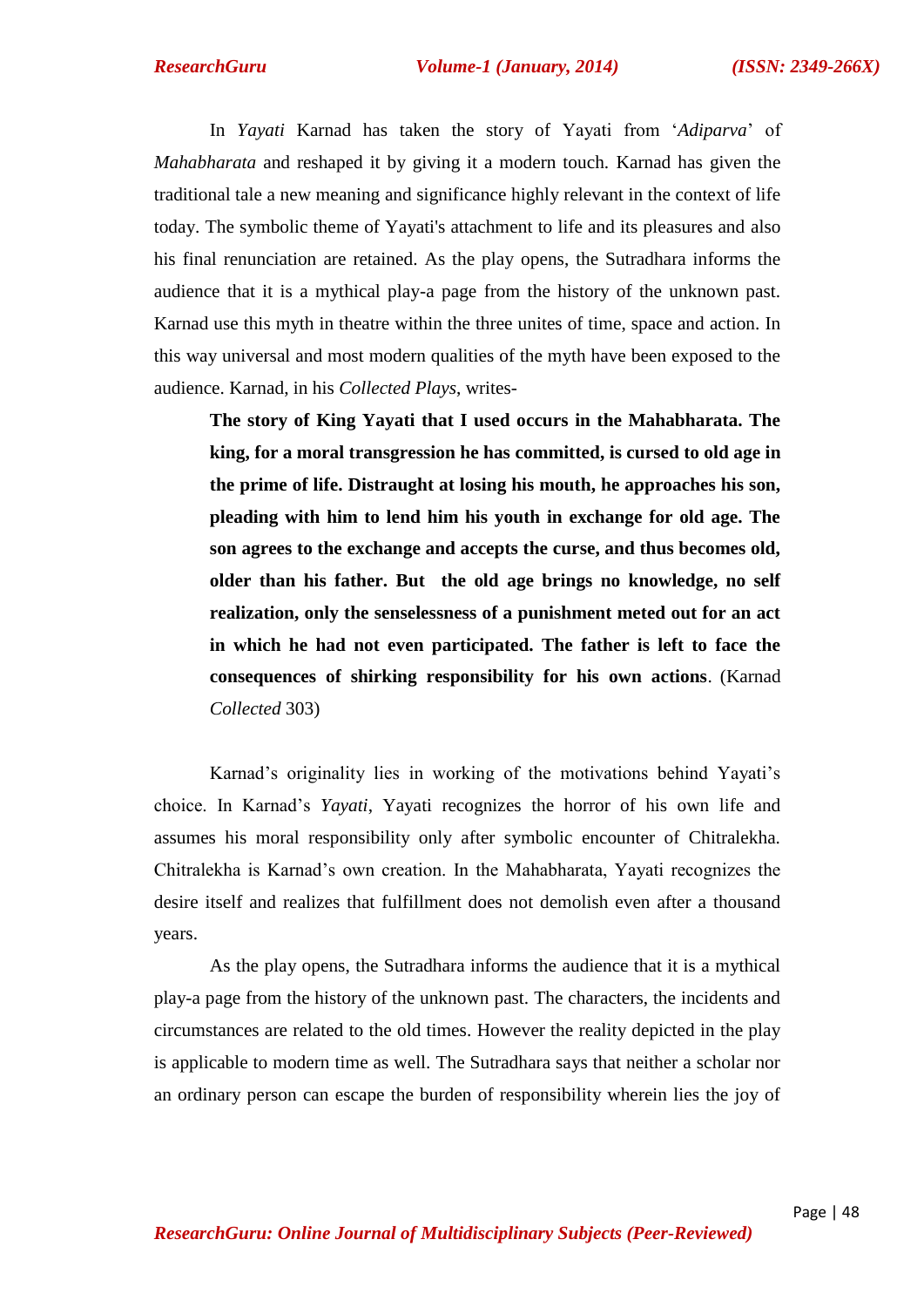life. Whether it is an old man in search of lost youth or a saint lost in the darkness or the mute .The Sutradhara brings forth the theme of responsibility.

In the *Mahabharata*, Yayati was one of the six sons of King Nahusha. Devayani, whose love for Kacha remained unrequited, marries Yayati to spite Sharmishtha for whom she nurses a childhood jealousy. Sharmishtha is deeply in love with Yayati and subjects herself to a lot of mental and physical torture for love. A son is born to her out of her clandestine liaison with Yayati. Consequently, Devayani brings a curse of old age upon him. Yayati blinded by his insatiable thirst for sensual pleasure, dreads old age. Pooru, Sharmishta's son offers to exchange his youth for the age of his father. Enlightened at the end, Yayati gives up the throne and retires to forest to lead a life of renunciation with Devayani and Sharmishtha.

Girish Karnad has given this traditional tale a new meaning and significance highly relevant in the context of life today. The symbolic theme of Yayati's attachment to life and its pleasures and also his final renunciation are retained. In the Mahabharata Yayati recognizes the nature of desire itself and realizes that fulfillment does not diminish or end the sexual desires. In Karnad's play, however, Yayati recognizes the horror of his own life and assumes moral responsibility after a series of symbolic encounters with reality. Thus the playwright takes liberty with the original myths and invents some new relationship to make it acceptable to modern sensibilities Karnad seems to have used this myth with a view to exposing the absurdity of life with all its elemental passions and conflicts, and also to show man's eternal struggle to achieve perfection. His Yayati, on the one hand, rejects passionate attachment to sensual pleasures to which the King is a slave and on the other hand, pleads for a life of responsibilities and self-sacrifice as represented by the King's son Pooru in the play. Chitralekha's proposal to Yayati, who has become young by exchange of ages, to accept her may be a test to Yayati's sensuality on the one hand and on the other hand it may be Chitralekha's own selfishness. Thus Karnad's Yayati successfully conveys his message of disapproval of improper sensuality as well as performance of duty and acceptance of responsibility. Karnad's handling of the sources in the plot makes it abundantly clear that his interpretation of the ancient Indian story not only differs substantially from the originals but also indicates a bold attempt at investing an old legend with a new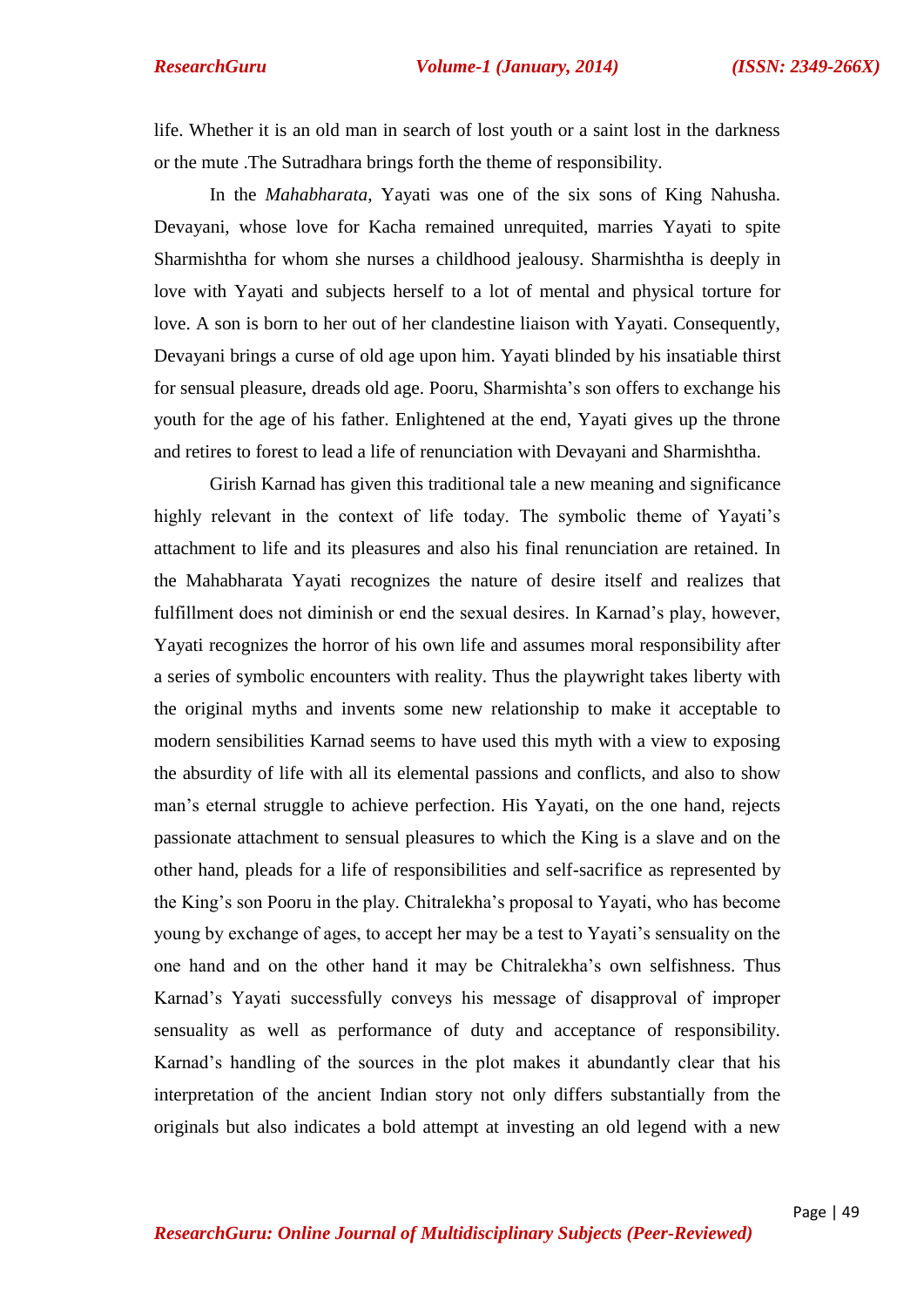meaning, which is quite relevant to present day thinking about man and his universe.

The actions around which the play moves are the curse of Shukracharya, Pooru's acceptance of old age, Chitralekha's suicide and at last Yayati's acceptance of the curse. There are some actions which are narrated in the play. Sharmishtha's throwing Devayani in the well, Shukracharya's curse, Swarnalata's husband's behavior –all these actions are not shown on the stage but those are narrated. But these actions are very significant because these are the causes of the further actions. The action of drinking a poison on the stage is a melodramatic action. There is a good relevance in all these actions which lead to the final action of the play that is the old Yayati takes Sharmishtha and goes in isolation.

A theatre is a place where the spectators are transformed into a magic world, and so there is an extensive use of songs, dance and mask in his plays for spectacular effect. When Shukracharya curses Yayati of old age, he accuses Sharmishtha and looses hope over his sons. It is a fantasy that Pooru comes back and informs that Yayati's curse can be redeemed if some young person exchanged his old age and the decrepitude it brings. In reality nobody will opt to accept the burden of old age but, quite unbelievably, his son Pooru willingly comes forward to exchange his youth. After the exchange, Pooru starts feeling weak and is about to fall when Sharmishtha holds him. Ultimately Yayati succeeds in transforming his old age and his sins to Pooru. When Sharmishtha tells Chitralekha the news that Pooru has accepted his father's old age, though she gets absolutely stunned, courageously she declares that she is lucky to be honored. When Pooru wants her to support him for the responsibility he has undertaken she gladly extends a helping hand. It is a fantasy that so far she is not able to realize the reality but only after seeing his face she understands the misfortune which has befallen her. She gets scared and tells him not to touch her or even come near her. Finally she requests Pooru to reconsider his decision but to no avail. Karnad through this imaginative plot makes his audience feel free from boredom and monotony. Though women are held compactly by the patriarchal society, she does not accept her husband's sacrifice of his youth in the name of filial loyalty. All this could never happen in reality. Karnad breathes into the mythical story a new consciousness, which is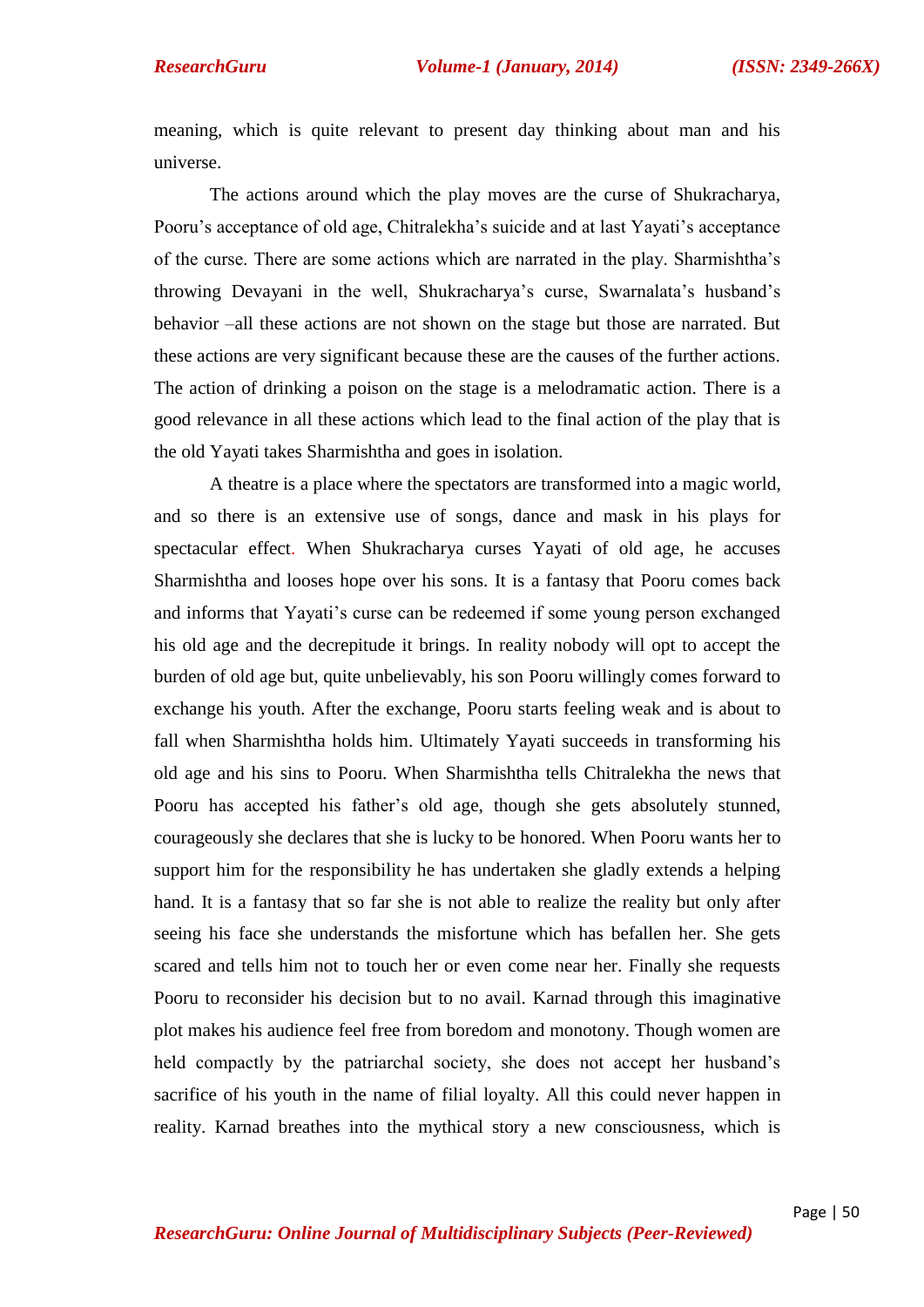contemporary and highly imaginative.

Karnad has treated feminine sensibility by the characters like Chitralekha and Swarnalata. The mythical story of Yayati forms the basic plot of the play but the dramatist adds new characters to deepen the connotative richness of the play as he gives it a contemporary appeal. Girish Karnad has written a prologue to his first play Yayati. In the prologue the Sutradhara enters on the stage and addresses the audience. The Sutradhara tells the audience that the play which is to be performed deals with an ancient myth but it is not a mythological play because a mythological play aims to plunge us in to the sentiment of devotion. The plot is to move around Sanjeevani Vidya but no gods are there in the play. At the end of the fourth act once again Sutradhara enters on the stage and tells the audience that just like Sanskrit drama the play must have happy ending and he tells **- "Pooru ruled long and wisely and was hailed as a philosopher king"** (Karnad *Yayati* 70).

Karnad knows that by linking the present to the past, a kind of continuity can be ascertained and human predicament, in the light of the present, in the lap of the past, can be established. The myths, legends and folk forms are reflectors, of the racial and cultural unconsciousness and all ritualistic performances. A delighted Yayati pursued all manner of pleasure with a renewed zest. The original Mahabharata tells us that the more he indulged, the thirstier he became. At the close of years and years of such reckless indulgence, Yayati finally realized the futility of pursuing sensual pleasure. And so, he called Pooru and said-

**My dear son, sensual desire is never quenched by indulgence any more than fire is by pouring ghee in it. I had so far heard, and read about this. Now, I've realized it: no object of desire–corn, gold, cattle, and women–nothing can ever satisfy the desire of man. We can attain peace only by an adopting mental poise that goes beyond likes and dislikes. This is the state of Brahman. Take back your youth and rule the kingdom wisely and well.** (Karnad *Yayati* 68)

The *Bhagavata Purana* and the *Harivansa* tell the story, but with variations. According to the latter, Yayati received from Indra a celestial car, by means of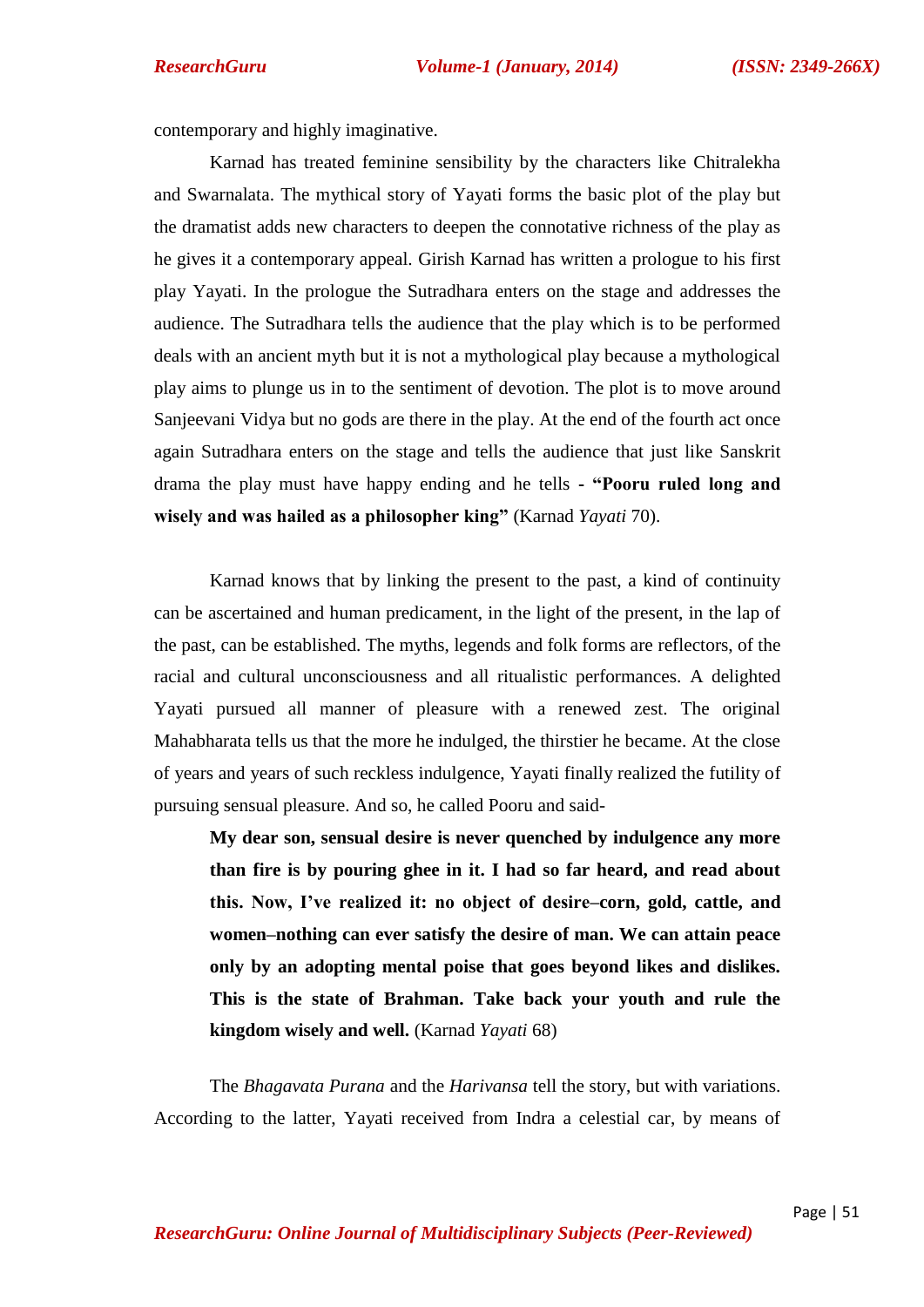which he in six nights conquered the earth and subdued the gods themselves. This car descended to his successors, but was lost by Janamejaya through the curse of the sage Gargya. Yayati, after restoring his youth to Pooru, retired to the forest with his wife and gave himself up to mortification. Abstaining from food, he died and ascended to heaven. He and his five sons are all called Rajarshis. (Yayati)

### **Symbol**

The *Oxford Dictionary* defines symbol as- **"things generally regarded as typifying, representing, or recalling something"** (Elliott 780). Of the various meanings of the term 'symbolism', the most common is that when a word or phrase or any other literary device begins to suggest or evoke something more than what it is, a symbolic pattern emerges. A symbol performs two functions in a poem or play. First it provides an emotional centre around which a pattern may emerge. Second, it places in focus emotional attitudes towards important questions of all kinds.

Generally, a myth is a tale or a narrative with a symbolic meaning. Drawing his source from the mythological character of Yayati in Mahabharata, Karnad depicts the contemporary dilemma of everyman caught between the contradictory pulls of pleasure and responsibility, materialism and renunciation.

The characters are no doubt interesting and realistic. Yayati is the king and symbolizes a person who is interested in sex and lust. For his carnal desires he is ready to sacrifice the happiness of his own son, Pooru. Devayani symbolizes the superego in mind of women who come from upper class community whereas Sharmishtha is representative of lower class community.

Karnad's *Yayati* comes across as merely a pleasure-monger while in the original; his character is symbolic of a higher ideal that of striving for truth and eternal happiness. Yayati's long span of sensual indulgence is a symbol that indicates the futility of chasing happiness in things that have a definite end. Indulgence only begets more indulgence, it sate it. Every climax of happiness ends with a feeling of dejection that it is over so soon, followed by a craving to renew, to repeat the pleasure. Therefore, Yayati's disillusionment becomes complete only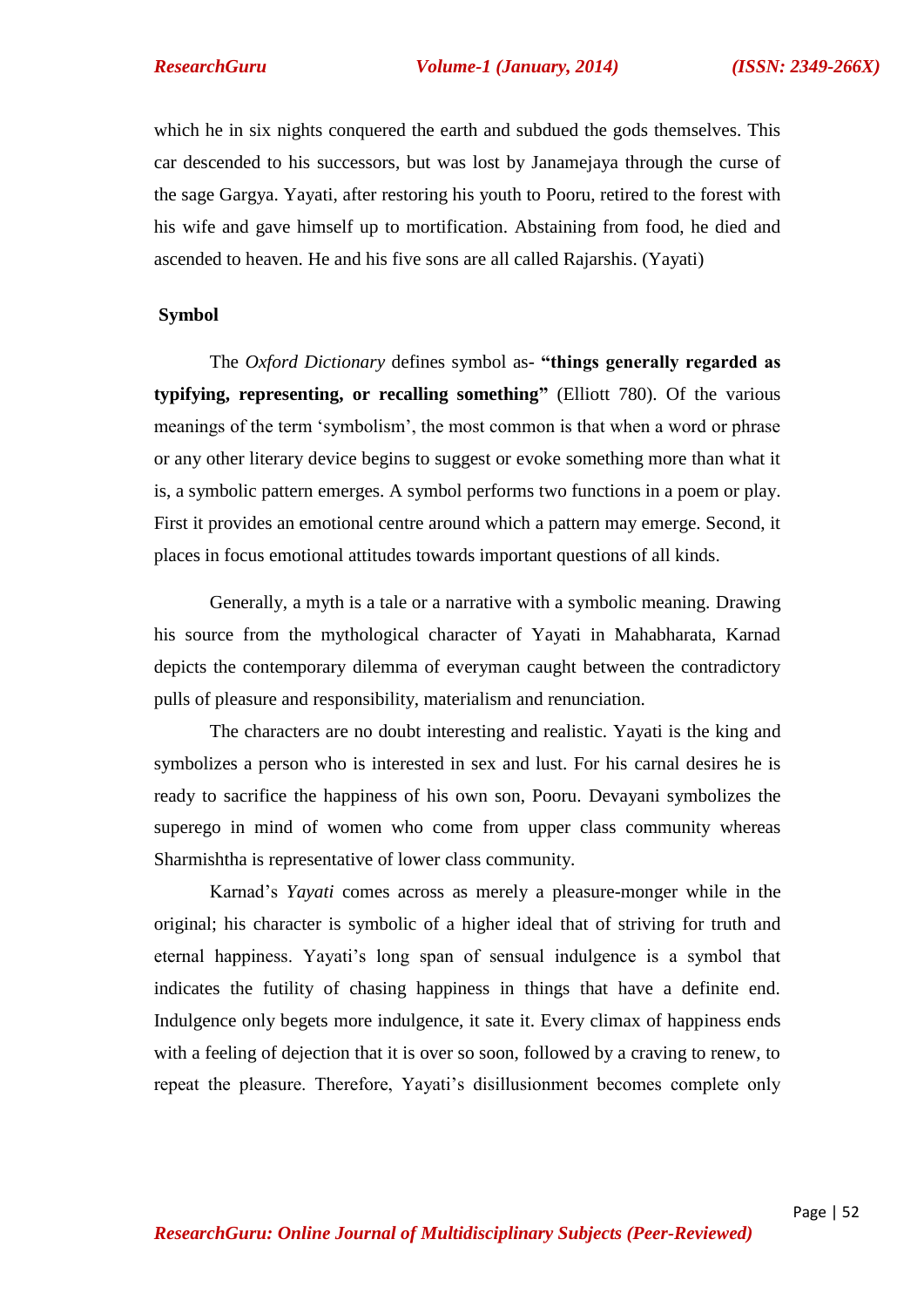when he reaches a point of saturation. He has had his fill yet still remains unfulfilled. This is what plods him to seek non-cyclical happiness

Karnad keeps at centre the psychological thesis of the modern man at the centre while writing the play. His protagonists always suffer and the root cause of their suffering is the complexity of human relationships. His characters suffer from alienation and they are alienated from themselves and the people around them.

Karnad takes a deep insight into Yayati's character and shows Yayati's passion for the enjoyment of life, which ultimately turns into detachment and aloofness. Yayati is a true ambassador of modern common man, who in spite of having much pleasures of life, still feels impatient and dissatisfied. Yayati takes the youth of Pooru, his youngest son, but soon realizes the impropriety of his shallow action and feels like an alienated common man. Yayati feels cataclysmic disillusionment and loss of faith in life. His torment and burden for Pooru's youth is revealed in the following words: **"Please help me, Pooru. Take back your youth. Let me turn my decrepitude into a beginning"** (Karnad *Yayati* 69). Thus, Yayati's disillusionment is complete only with saturation. He has had his fill but remains unfulfilled.

Chitralekha in *Yayati*, rebels against the unjust and gender-based norms and strictures of the Indian patriarchal society. Though she finally ends up committing suicide, she becomes a vehicle to demand the rights of a woman, which are so easily crushed in the patriarchal order. Chitralekha does not give in to Yayati's persuasion to accept her husband's old age nonchalantly, and stands unmoved and unconvinced. Then Yayati exercises his authority as a king and as a father-in-law and orders her to accept her decrepit husband. To this, Chitralekha who has by that time taken her stand as a rebel—a rebel against the patriarchal set up and the rituals which treat women not as subjects but as objects, replies with ferocity.

Game of Chess which Girish Karnad first used in his play *Yayati* is a recurrent symbol in the play. In the play the game of chess stands for existential feeling of alienation and complexity of human relationships. Pooru proves himself as a great symbol of sacrifice. He accepts the imposed old age of his father and becomes a ripe old man. Pooru becomes the victim of his father's desires of sensuality. Pooru seeks Chitralekha's help, his wife to lead rest of his life in solace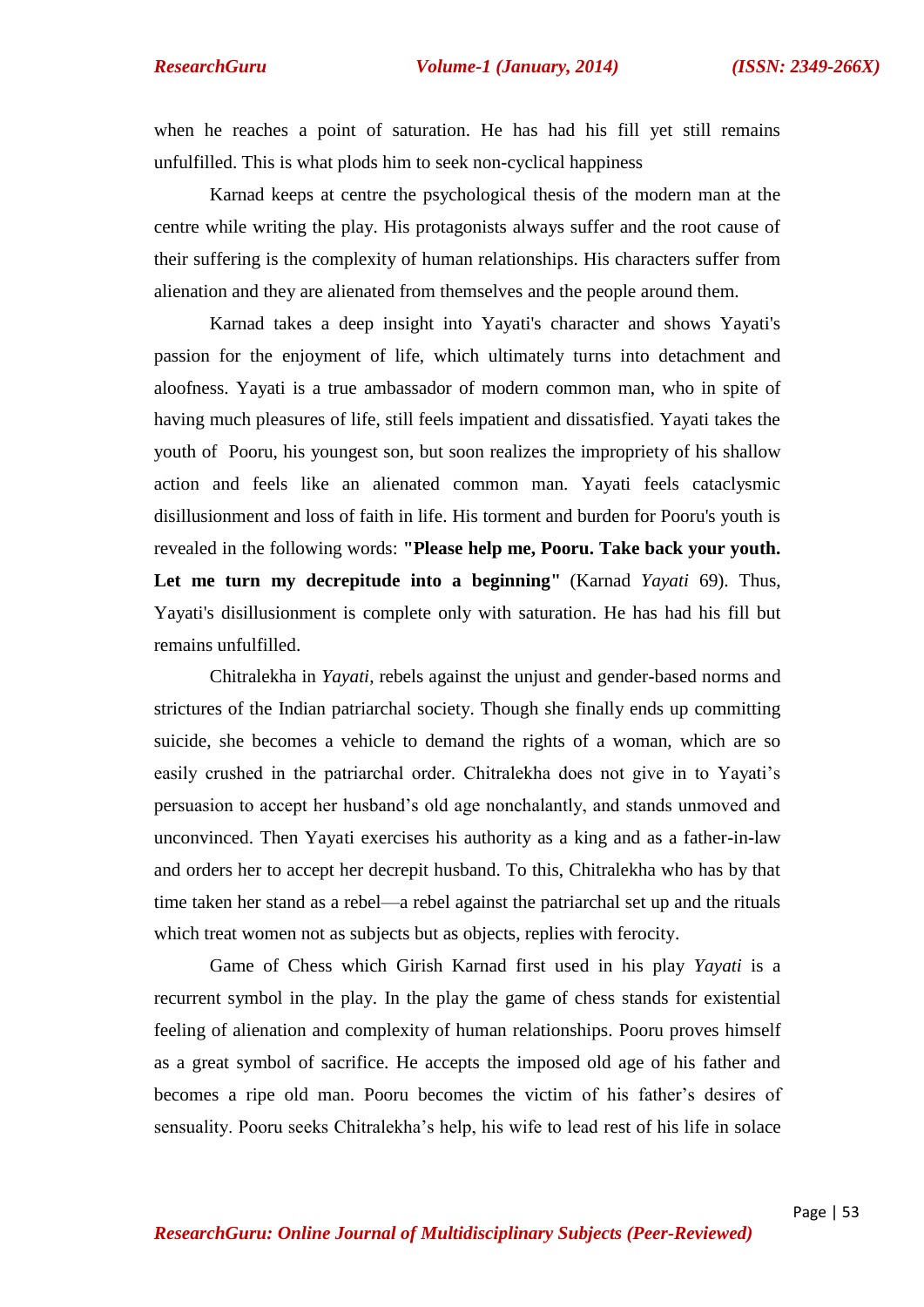and calm with him. He says- **"This is no ordinary old age, devi. This is decrepitude. The sum total of father's transgressions. The burden of the whole dynasty, perhaps. I couldn't take it on without your help"** (Karnad *Yayati* 57).

Earlier Chitralekha admired her husband's decision and felt herself honored and lucky for being his wife. She is a symbol of admiration. Yet when she looks at the old and ragged face of her husband, she realizes that a treachery has fallen over her. She cries to look at his face and utters to Pooru, **"Please, don't come near to me. Go out. Please, please don't touch me"** (Karnad *Yayati* 58).

Thus, the play depicts Yayati as the champion of patriarchy and his attitude to women. He feels that a woman should not violate the norms determined by patriarchy with his masculinity and authority, he treats women as those who are made for fulfilling his carnal whims, but he is unable to rule totally over woman. Karnad does not appreciate the suppressed and subordinated position of woman, on the contrary, he creates her as a complementary to man.

### **Conclusion**

Many modern writers have employed myths and legends to convey their sense and view life. In a way, this practice itself, like myth, is a recurrent pattern. In ancient India and Greece, myths served as the source material for drama, and the retelling or the re-enactment of old myths in modern terms underline the universality of the experience that is embodied in stories. Thus, an ancient myth acquires new dimensions in the creative hands of Karnad, and the play throws up diverse meanings.

We can see the myth from Mahabharata in this play, *Yayati* and it has symbolical characters. Thus Girish Karnad brings out new meaning to the ancient Indian story, which is relevant to present day scenario about man and his universe. Girish Karnad has used this myth with apperception to exposing the life with all its conflicts and passions. Yayati's words are expressive of the dramatist's purposes and message- **"We should wash our sins by doing penance in the forest. I have spent my youth in this city but will spend my old age in the forest" (**Karnad *Yayati* 70).

---------